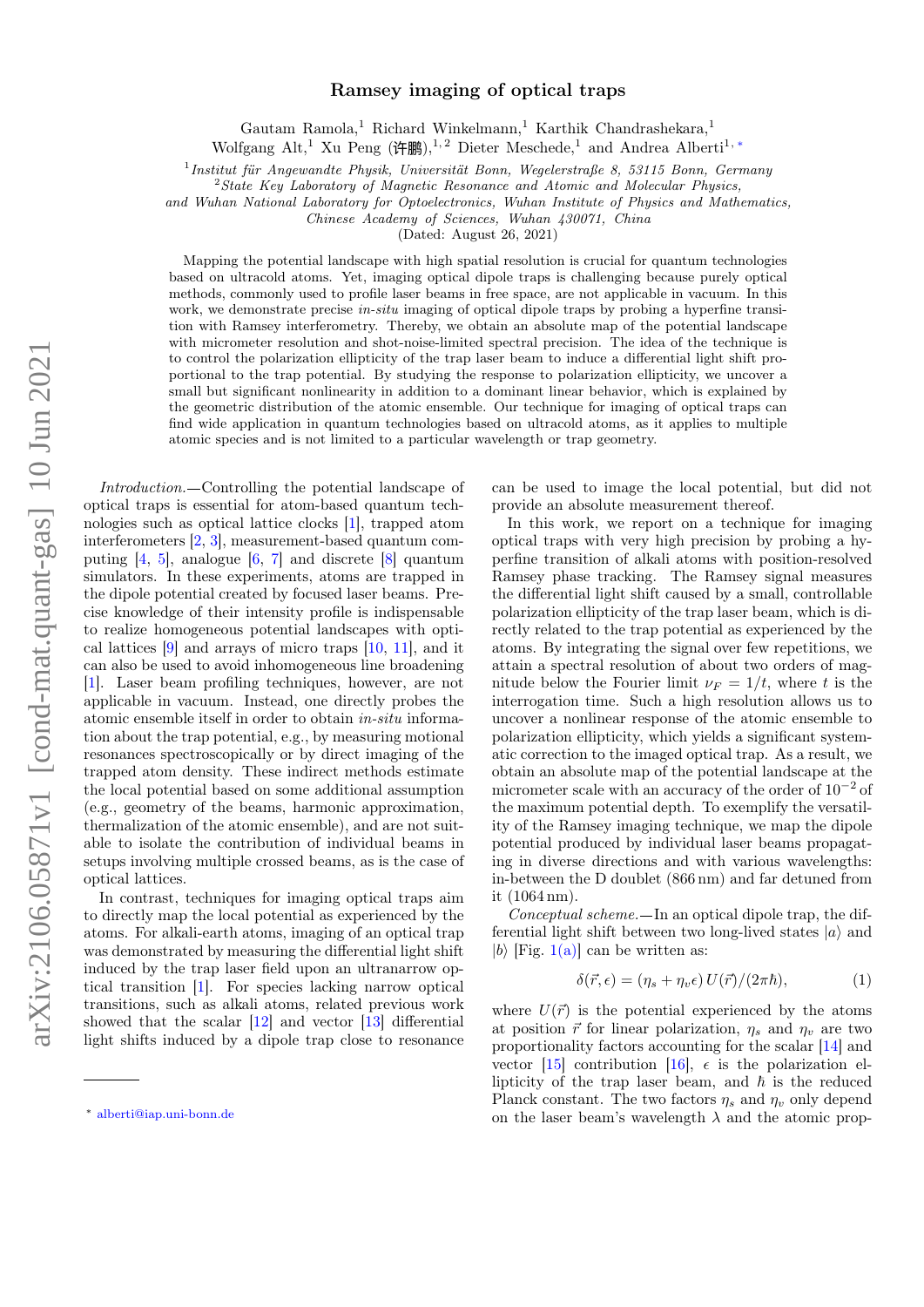erties, whereas the polarization ellipticity is defined as  $\epsilon = (I_R - I_L)/(I_L + I_R)$ , with  $I_L$  and  $I_R$  being the intensities of the left and right circular polarization components of the trap laser beam. To obtain a map of the potential landscape  $U(\vec{r})$ , we exploit the linear dependence of the light shift  $\delta(\vec{r}, \epsilon)$  on the ellipticity  $\epsilon$ , which we can easily vary using a  $\lambda/4$  waveplate [Fig. [1\(b\)\]](#page-1-0). The light shift is measured precisely with Ramsey interferometry, by tracking the phase shift,

<span id="page-1-1"></span>
$$
\varphi(\vec{r}, \epsilon) = 2\pi t \,\delta(\vec{r}, \epsilon),\tag{2}
$$

of the Ramsey fringe [Fig. [1\(c\)\]](#page-1-0) for different values of  $\epsilon$ .

Alternatively, one can measure the shift  $\delta(\vec{r}, \epsilon)$  by directly recording a spectrum of the transition. Ramsey interferometry, however, presents the advantage that the model function fitted to the data is known exactly in the form of a sinusoidal fringe. By contrast, direct spectroscopy requires an accurate modeling of the line shape in order to determine the frequency shift with high precision. To assess the quality of the Ramsey model function, we consider the distribution of the residual mean squares derived from fitting  $> 10^4$  Ramsey fringes, probed at different locations  $\vec{r}$  and for different values of  $\epsilon$  [Fig. [1\(d\)\]](#page-1-0). The comparison with the theoretical  $\chi^2$  distribution shows an excellent agreement, validating the interpretation of the estimated fringe parameters as the most likely ones. Assuming that the dominant noise source is atom shot noise, the uncertainty of the phase obtained from the fit can be expressed as

$$
\varphi_{\rm err}(\epsilon) = \frac{1}{[(1 - \sqrt{1 - C(\epsilon)^2})N]^{1/2}},
$$
\n(3)

where  $N$  is the number of atoms interrogated in the surrounding of  $\vec{r}$ , and  $C(\epsilon)$  is the contrast of the Ramsey fringe, which is a decreasing function of  $|\epsilon|$ , as shown later. For our measurements with  $N \lesssim 500$ , we find that the statistical fit uncertainty on  $\varphi(\vec{r}, \epsilon)$  is about a factor 2 greater than  $\varphi_{err}(\epsilon)$ . The small excess noise could be explained by atom losses, photon shot noise and, to a lesser extent, by the read-out noise of the CCD camera. The measured phase uncertainty translates through Eq. [\(2\)](#page-1-1) to a frequency uncertainty of about two orders of magnitude below  $\nu_F$ . the interpretation of the estimated fringe parameters as<br>
the most likely ones. Assuming that the dominant noise<br>
source is atom shot noise, the uncertainty of the phase<br>
obtained from the fit can be expressed as<br>  $\varphi_{\text$ 

The measured Ramsey phase is found to be approximately proportional to the ellipticity  $\epsilon$  [Fig. [1\(e\)\]](#page-1-0). By subtracting the leading linear contribution, a small nonlinearity becomes evident [Fig.  $1(f)$ ], which will be discussed in detail later. If we ignore for now the nonlinear contribution, it is straightforward to obtain by linear extrapolation the phase  $\varphi(\vec{r}, \pm 1)$  corresponding to a pure right or left circular polarization,  $\epsilon = \pm 1$ , and the phase  $\varphi(\vec{r},0)$  corresponding to linear polarization. The local trap potential can therefore be expressed as

<span id="page-1-2"></span>
$$
U(\vec{r}) = \pm \frac{\varphi(\vec{r}, \pm) - \varphi(\vec{r}, 0)}{S},\tag{4}
$$

with the factor  $S = \eta_v t/\hbar$  playing the role of the sensitiv-<br>ity factor of the Ramsey imaging technique. We remark



<span id="page-1-0"></span>FIG. 1. Imaging of optical potentials by position-resolved Ramsey phase tracking. (a) Atoms in states  $|a\rangle$  and  $|b\rangle$  experience different trap potentials because of differential light shift; see Eq. [\(1\)](#page-0-1). (b) The trap laser beam to be imaged is made elliptically polarized ( $\epsilon \neq 0$ ) before impinging onto the atomic ensemble. (c) A typical Ramsey interference fringe as a function of the control phase  $\varphi_R$ . (d) Histogram of the residual mean squares derived from fitting the Ramsey fringes recorded for different  $\vec{r}$  and  $\epsilon$ , in excellent agreement with the expected reduced  $\chi^2$  distribution (solid line). (e) Ramsey phase as a function of  $\epsilon$  measured for a given  $\vec{r}$  [see marked pixel in Fig.  $2(c)$  and a Ramsey duration  $t = 200 \,\text{\upmu s}$ . On the right y-axis, the values are given in frequency units, based on the linear relation in Eq.  $(2)$ . The circled point is obtained from the Ramsey fringe in (c). (f) The nonlinear contribution to the differential light shift is singled out by subtracting the linear contribution from the data points in (e). Experimental data in (c-f) refer to the optical trap produced by the beam called H3 (see text), for which  $\eta_s = 2.5 \times 10^{-3}$  and  $\eta_v = 1.75$ .

that the scalar contribution to the differential light shift,  $\eta_s U(\vec{r})/(2\pi\hbar)$ , has no effect on the reconstructed potential landscape because it does not depend on  $\epsilon$ .

Alkali atoms.—We discuss the general case of an alkali atom, with  $|a\rangle = |F, m_F\rangle$  and  $|b\rangle = |F', m'_F\rangle$  being two hyperfine levels of the electronic ground state. Here, F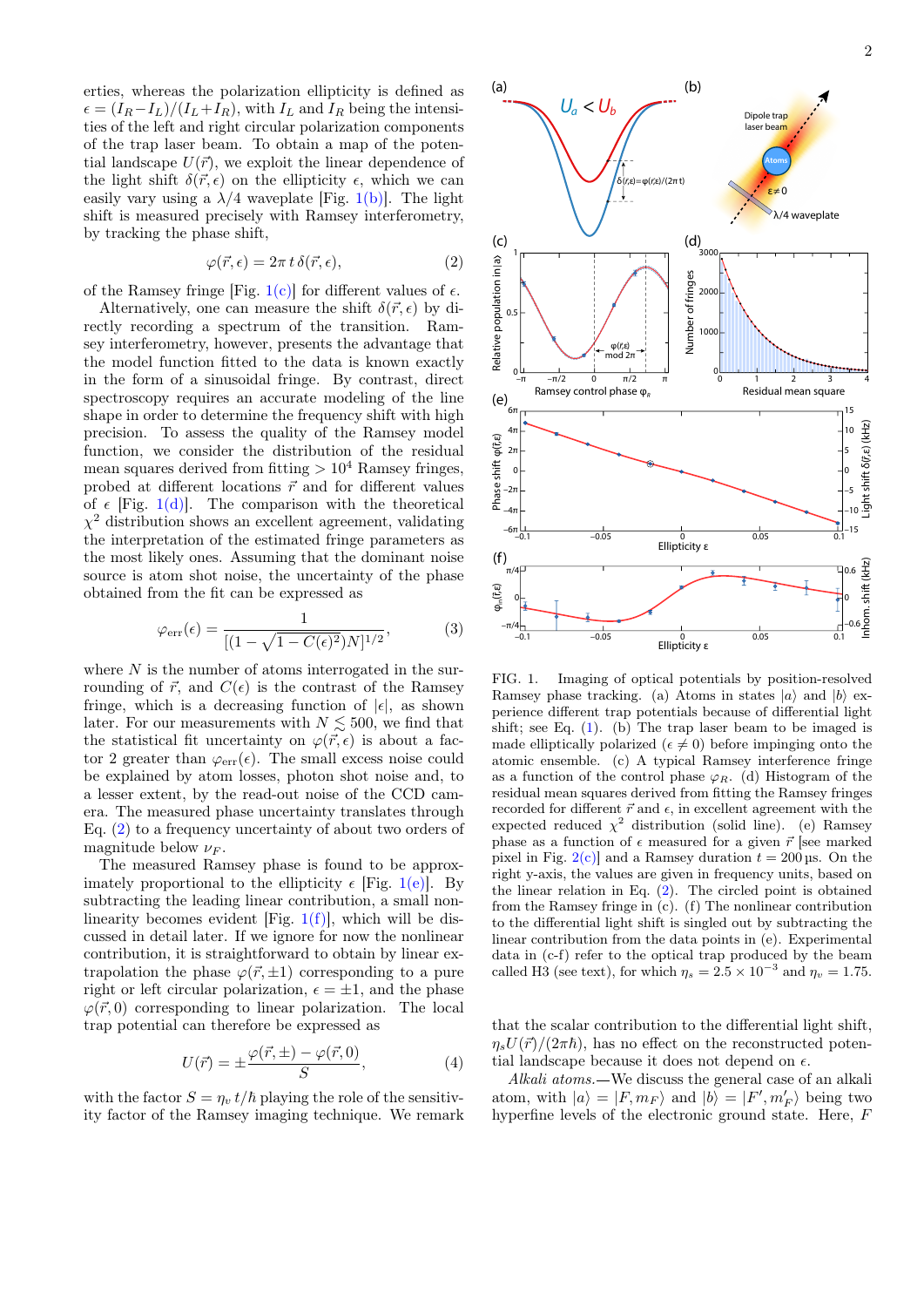<span id="page-2-1"></span>TABLE I. Reference values of  $\eta_v$  and  $\eta_s$  for a far-detuned dipole trap at 1064 nm for three representative alkali atoms.  $\eta_v$  is calculated for doubly polarized and maximally stretched hyperfine states of the electronic ground state.  $\eta_s$  is much smaller than  $\eta_v$  because it originates from the hyperfine interaction in the electronic ground state.

|          | $^{133}Cs$           | ${}^{87}$ Rh         | $^{23}$ Na           |
|----------|----------------------|----------------------|----------------------|
| $\eta_v$ | $-0.16$              | $-0.04$              | $-1 \times 10^{-3}$  |
| $\eta_s$ | $1.5 \times 10^{-4}$ | $6.8 \times 10^{-5}$ | $7.8 \times 10^{-6}$ |

and  $F'$  denote the quantum numbers of the total angular momentum of the atom, whereas  $m_F$  and  $m'_F$  represent the corresponding magnetic quantum numbers, with the quantization axis aligned in the direction of the laser beam whose potential we aim to image. Accounting for the vector polarizability [\[17\]](#page-5-16), we obtain the following expression:

<span id="page-2-0"></span>
$$
\eta_v = (g'_F m'_F - g_F m_F) \frac{\nu_2 - \nu_1}{2(\nu - \nu_1) + \nu - \nu_2},\qquad(5)
$$

where  $g_F$  and  $g_F'$  are the Landé factors of the states  $|a\rangle$ and  $|b\rangle$ ,  $\nu_1$  and  $\nu_2$  are the resonance frequencies of the D<sub>1</sub> and  $D_2$  lines, and  $\nu = c/\lambda$  is the frequency of the laser beam, with c being the speed of light.

Equation  $(5)$  shows that the sensitivity factor S is nonzero for all transitions except for clock-type transitions (when  $g'_F m'_F = g_F m_F$ ). Moreover, S increases with the fine structure splitting,  $\nu_2 - \nu_1$ , which is larger for heavier atoms (Table [I\)](#page-2-1), and for wavelengths closer to one of the two D lines. This behavior is caused by the fact that Ramsey imaging of optical traps works for alkali atoms by leveraging the spin-orbit interaction present in the p-orbitals.

Experimental setup. We demonstrate Ramsey imaging of optical traps with  $^{133}$ Cs atoms, probing the hyperfine transition between  $|a\rangle = |F = 3, m_F = 3\rangle$  and  $|b\rangle = |F = 4, m_F = 4\rangle$ . We map the potential landscape of four optical traps, which are produced by laser beams propagating in different directions and having different wavelengths. Three of the beams (labeled H1, H2, H3, with  $\lambda = 866 \text{ nm}$ ) propagate in a horizontal plane, which is perpendicular to the imaging axis, whereas the fourth beam (labeled V, with  $\lambda = 1064 \text{ nm}$ ) propagates along the vertical direction, which coincides with the imaging axis, and is retro-reflected to form an optical standing wave. The four laser beams are overlapped to create a three-dimensional optical lattice, as detailed in Ref. [\[18\]](#page-5-17).

For each beam of which we intend to map the potential, we make its polarization slightly elliptical by inserting a  $\lambda/4$  waveplate in the beam path, as illustrated in Fig. [1\(b\).](#page-1-0) The precise value of  $\epsilon$  can be measured with standard ellipsometry methods, e.g., using a rotating polarizer. As an alternative, in the case of beams H1 and H3, we use a digital polarization synthesizer [\[19\]](#page-5-18) to control their ellipticity.

For a fixed value of  $\epsilon$ , the experimental sequence begins by cooling a cloud of several thousand of atoms in a magneto-optical trap. Subsequently, the atoms are transferred into the foregoing three-dimensional optical lattice. The loading procedure is performed in such a way that the atoms are distributed over a relatively large region  $(60 \,\text{µm} \times 60 \,\text{µm})$ , covering 90 % of the laser beams' cross section. The atoms trapped in the optical lattice are then further cooled in all three dimensions to  $T \approx 1 \,\mu\text{K}$  by resolved-sideband cooling [\[20\]](#page-5-19), and simultaneously pumped optically into state  $|b\rangle$ . Importantly, the bias magnetic field of  $\approx 3 \text{ G}$ , which defines the quantization axis, is rotated adiabatically in the direction of the laser beam to be imaged, by controlling the current flowing through three pairs of compensation coils.

For the Ramsey interferometer, we abruptly turn off all trap laser beams except for the one relevant to the measurement, and subsequently use microwave radiation to apply two short  $\pi/2$  pulses of 1 µs duration each, separated by a fixed interrogation time  $t = 200 \,\text{\upmu s}$ . The pulse frequency  $\nu_{\text{hfs}}$  is chosen to be approximately resonant with the hyperfine transition between  $|a\rangle$  and  $|b\rangle$  for the atoms occupying the center of the trap. Because of their short duration, the pulses are spectrally broad enough to allow the entire ensemble of atoms to be addressed, including the atoms in the outer regions of the trap where the differential light shift is much weaker. To avoid systematic phase shifts that could arise in the outer regions of the trap due to slightly off-resonance pulses, we also record for beam H3 a reference Ramsey phase map for a vanishing time  $t$ , which is then subtracted. For our experimental parameters, this correction is found to be nonsignificant. We also remark that instead of microwave pulses, one could alternatively use optical Raman pulses, since any systematic phase shift caused by spatial intensity inhomogeneity of the intensity of the Raman laser beams can likewise be subtracted.

For the state-selective detection, we remove atoms in state  $|b\rangle$  with an optical push-out pulse and then acquire a fluorescence image [\[21\]](#page-5-20) of the remaining atoms in state  $|a\rangle$  through a high-numerical-aperture objective lens [\[22\]](#page-5-21), which is well suited to resolve the atoms' positions with high precision. We note that in the absence of an optical lattice, one can employ other imaging techniques (e.g., absorption imaging). The fraction of remaining atoms exhibits a typical Ramsey fringe [Fig.  $1(c)$ ],

$$
P_a(\vec{r}, \epsilon, \varphi_R) = \frac{1}{2} + \frac{C_0}{2} \cos[\varphi'(\vec{r}, \epsilon) - \varphi_R], \qquad (6)
$$

as we scan  $\varphi_R$ , the relative phase between the two  $\pi/2$ pulses. Here,  $C_0$  is the fringe contrast, and  $\varphi'(\vec{r}, \epsilon)$  is a position-dependent phase obtained by tracking the shift of the Ramsey fringe. Considering Eq. [\(2\)](#page-1-1), we thus find that the measured phase shift  $\varphi'(\vec{r}, \epsilon)$  directly yields the differential light shift:  $\delta(\vec{r}, \epsilon) = \varphi'(\vec{r}, \epsilon)/(2\pi t) + \nu_{\text{hfs}}$  $\nu_{\text{hfs},0}(\vec{r})$ , where  $\nu_{\text{hfs},0}(\vec{r})$  is the frequency of the hyperfine transition in the absence of light fields. The bare frequency  $\nu_{\text{hfs}}(\vec{r})$  generally varies with  $\vec{r}$  due to residual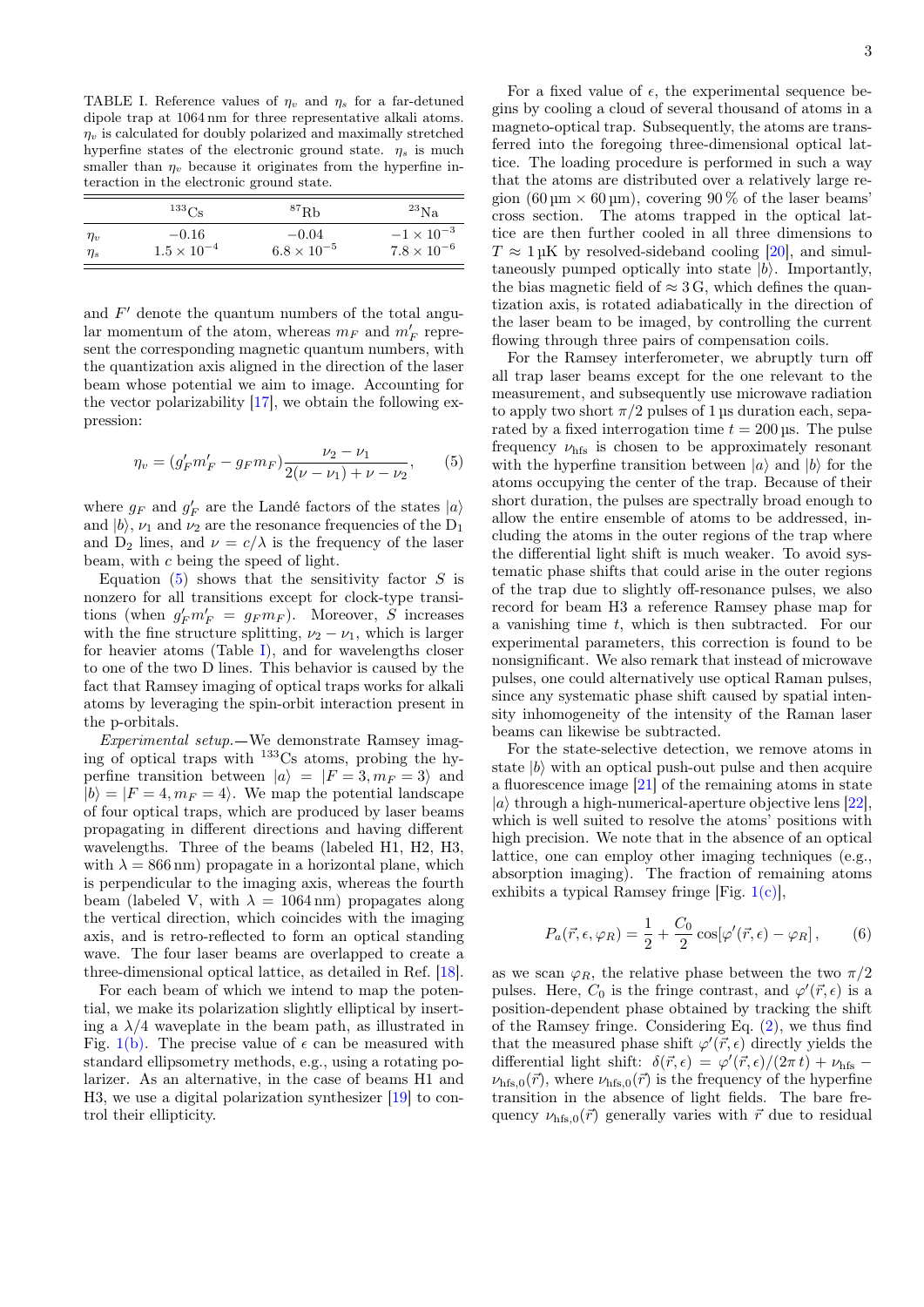magnetic field gradients, but importantly does not depend on  $\epsilon$ . We thus simply use  $\varphi'(\vec{r}, \epsilon)$  in lieu of  $\varphi(\vec{r}, \epsilon)$ in Eq. [\(4\)](#page-1-2) in order to obtain  $U(\vec{r})$ , without requiring any independent measurement of  $\nu_{\text{hfs},0}(\vec{r})$ .

Experimental results. The Ramsey signal is analyzed in a position-resolved manner by subdividing the field of view in small pixels. For our analysis, we choose the pixel size  $\Delta_P \approx 3.6$  µm, corresponding to 10 pixels of the electron-multiplying CCD camera. Owing to the nonvanishing temperature  $T$ , the atoms move during the Ramsey time t on average by  $\approx 1 \,\text{\mu m}$ , which is less than the pixel size  $\Delta_P$ . We note that for a desired spatial resolution of the potential map, the thermal motion of atoms constrains the maximum allowed Ramsey interrogation time t, which in turn sets the Fourier limit  $\nu_F$ , and therefore eventually limits the spectral resolution. There is thus a trade-off between the resolvable pixel size  $\Delta_P$ and Fourier resolution  $\nu_F$ , where the product of these two quantities is proportional to  $\sqrt{k_B T / m}$ , with m being the mass of the atoms and  $k_B$  the Boltzmann constant. We also note that any nonzero ellipticity causes a differential force on the states  $|a\rangle$  and  $|b\rangle$ , leading to a displacement between the two wave packets during the interrogation time. Such a displacement may cause a reduction of the contrast  $C_0$ , and induce a systematic phase shift. We find, however, that the effect of the differential force is negligible in our case.

Figure [2](#page-3-0) shows the potential map for each of the four optical traps, obtained using position-resolved Ramsey phase tracking. Observing the positions of the four reconstructed trap potentials, it is immediately noticeable that the V beam is off-centered by about  $16 \mu m$  from the intersection point of the three horizontal beams. A more careful analysis of individual transverse cuts of the mapped potentials shows that the trap waist and the potential depth are determined with an uncertainty of  $< 1\%$ , whereas the trap transverse position with an uncertainty of a few hundred nanometers. Two orthogonal cuts along the principal axes of beam V are shown in Fig.  $2(e)$  as a representative example, revealing two slightly different trap waists. Such precise geometric information about the position and waist of optical traps is crucial for the sensitive alignment of multiple laser beams in vacuum, and would be hard, if not practically unfeasible to accomplish using purely optical methods or with indirect in-situ measurements of the atomic ensemble.

Nonlinear response model. While the linear model in Eq. [\(1\)](#page-0-1) captures the essence of the Ramsey imaging technique, this model alone is not sufficient to explain the small but significant nonlinear corrections observed as a function of  $\epsilon$  in Fig. [1\(f\).](#page-1-0) We attribute this nonlinear behavior to the distribution of atoms along the direction collinear with the line of sight.

In this direction, the position of atoms cannot be resolved directly by the imaging system. For any given pixel, the detected Ramsey fringe is thus the integrated result of many atoms, each experiencing a slightly different trap laser intensity and, consequently, an inhomoge-



<span id="page-3-0"></span>FIG. 2. Ramsey imaging of four optical traps. Reconstructed potential produced by (a-c) three laser beams with  $\lambda = 866$  nm propagating in a common horizontal plane, and (d) a standing wave with  $\lambda = 1064$  nm oriented along the line of sight. The potential is expressed relative to the minimum of the potential,  $U_0$ . The dashed lines represent common reference axes. Shown in white are the outer regions where few or no atoms are loaded. The arrows in (a-c) indicate the propagation direction of the running-wave laser beams, whereas the marked pixel in (c) corresponds to the data shown in Fig. [1.](#page-1-0) (e) The data points correspond to two orthogonal cuts as highlighted in (d), whereas the lines are the two Gaussian fitting functions. The slightly different trap waists are likely caused by a small astigmatism of beam V.

neous differential light shift. This inhomogenous differential light shift has a two-fold effect on the Ramsey signal: it causes a contrast reduction of the Ramsey fringe and a nonlinear shift,  $\varphi_{\text{in}}$ , of the Ramsey phase as a function of  $\epsilon$ .

To quantitatively model these two effects, we consider a single pixel, and assume a one-dimensional Gaussian distribution for the positions of the atoms along the the line of sight. The resulting Ramsey fringe is thus obtained by averaging over the ensemble:

<span id="page-3-1"></span>
$$
\int_{-\infty}^{\infty} e^{i\varphi(\vec{r}, \epsilon)} p(z - z_0, \sigma) dz =
$$
  
=  $C(\epsilon) e^{i(\eta_s + \eta_v \epsilon)Ut/h} e^{i\varphi_{\text{in}}(\epsilon)},$  (7)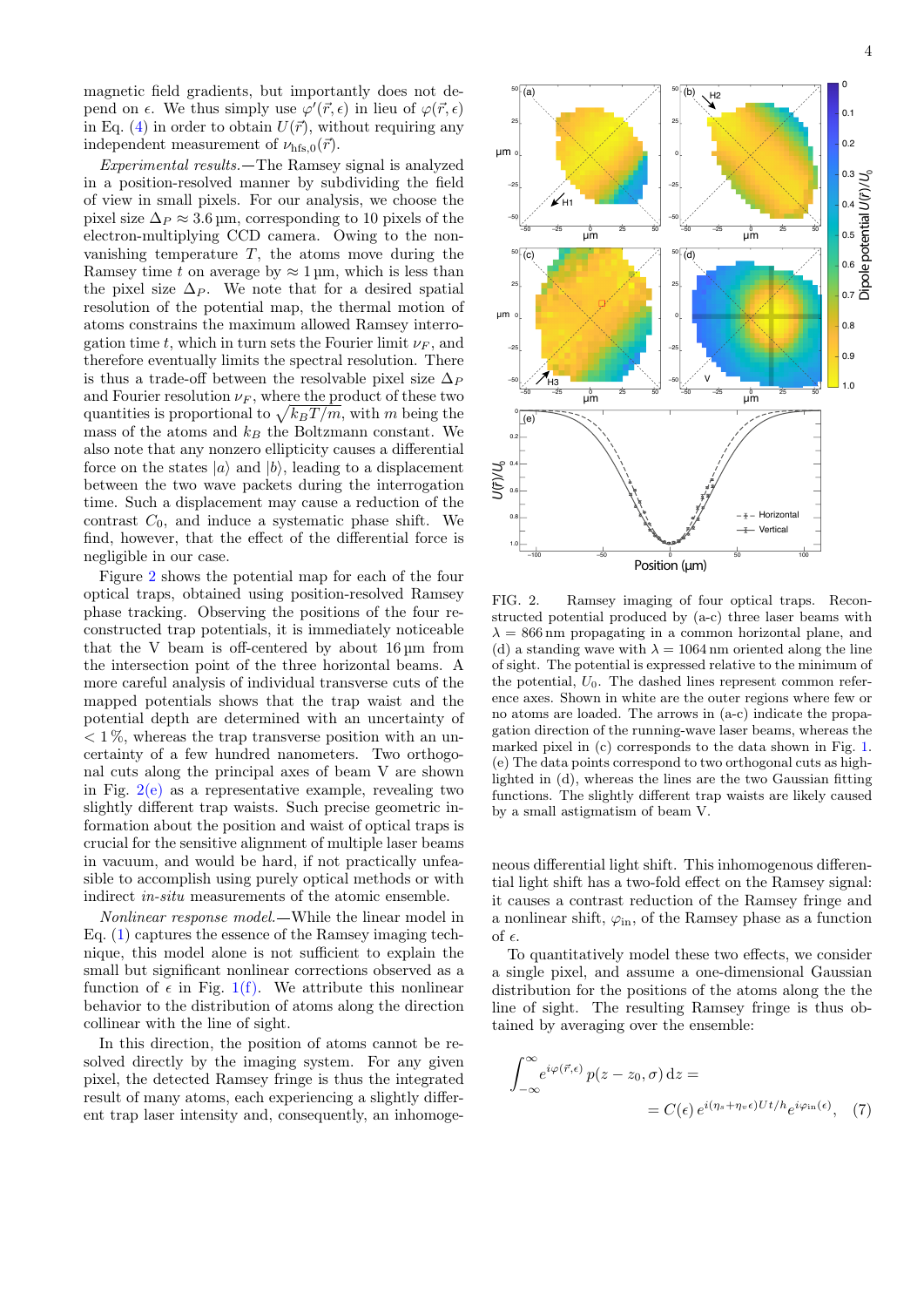

<span id="page-4-2"></span>FIG. 3. Nonlinear response of Ramsey signal to polarization ellipticity  $\epsilon$ , measured for a single representative pixel, marked in Fig.  $2(c)$ . (a) Same data as in Fig. [1\(f\)](#page-1-0) showing the nonlinear phase correction. For a close comparison, we display the two nonlinear terms appearing in Eq.  $(8a)$  separately by a dashed line (first term) and a solid line (second term). The data points are obtained by subtracting all terms of the fitting model, except for the one of interest. (b) The Ramsey fringe contrast as a function  $\epsilon$  for the same points in (a), showing a very good agreement with the model in Eq. [\(8b\)](#page-4-1). An additional ellipticity offset of  $\approx 0.01$  is used to fit the data in (a) and (b), which likely originates from a systemic error in the ellipticity measurement.

where z is the coordinate along the line of sight,  $p(z$  $z_0, \sigma$  is a Gaussian function centered at  $z_0$  with width  $\sigma$ , and U is the maximum trap depth along the line of sight, for the pixel considered. To compute the integral in Eq. [\(7\)](#page-3-1) analytically, we assume that the trap potential along the z-direction can be approximated by a harmonic oscillator of angular frequency  $\omega$ . The computation shows that the phase correction and the contrast can be modeled as:

$$
\varphi_{\rm in}(\epsilon) = \frac{\xi(\epsilon)}{1 + \xi(\epsilon)^2} \left(\frac{z_0}{\sqrt{2}\sigma}\right)^2 - \arctan\left[\xi(\epsilon)\right],\tag{8a}
$$

<span id="page-4-1"></span><span id="page-4-0"></span>
$$
C(\epsilon) = \frac{C_0}{\left[1 + \xi(\epsilon)^2\right]^{1/4}} \exp\left[-\frac{\xi(\epsilon)^2}{1 + \xi(\epsilon)^2} \left(\frac{z_0}{\sqrt{2}\sigma}\right)^2\right], \text{ (8b)}
$$

where  $\xi(\epsilon) = (\eta_s + \eta_v \epsilon) m \omega^2 \sigma^2 /(\hbar/t)$  is a dimensionless quantity linear in the ellipticity  $\epsilon$ . We fit this model simultaneously to both the nonlinear phase contribution [Fig.  $3(a)$ ] and the contrast [Fig.  $3(b)$ ], which are measured as a function of  $\epsilon$  for a single representative pixel of beam H3. The measured data are in remarkable agreement with the fitting model, from which we obtain that the spread  $\sigma$  is between 10 um to 15 um, depending on the pixel position.

Studying the fitting model in Eqs. [\(8a\)](#page-4-0) and [\(8b\)](#page-4-1), one recognizes that the nonlinear behavior of the phase correction manifests itself only when the fringe contrast C has dropped significantly. It is therefore important to vary  $\epsilon$  over a sufficiently wide range in order to discriminate the nonlinear correction from the leading linear contribution of Eq. [\(2\)](#page-1-1). As a result of the nonlinear model, we obtain an absolute map of the potential landscape, which is found to be about  $10\%$  deeper than that obtained using the linear model in Eq. [\(2\)](#page-1-1).

Conclusions. We have demonstrated a technique for the precise imaging of optical trap potentials by Ramsey interferometry. For our demonstration, we have mapped the potential landscape of optical traps for Cs atoms, considering different geometries and wavelengths. Ramsey imaging of optical traps can find application to other atomic species, such as alkali atoms and magnetic lanthanides [\[23–](#page-5-22)[25\]](#page-5-23), and to a variety of optical trap geometries (e.g., optical lattices, flat traps, hollow traps, tailored potentials).

Acknowledgments. The authors would like to thank Carsten Robens for helpful discussions. This research was supported by the SFB/TR 185 OSCAR of the German Research Foundation. G. R. acknowledges support from the Bonn-Cologne Graduate School of Physics and Astronomy.